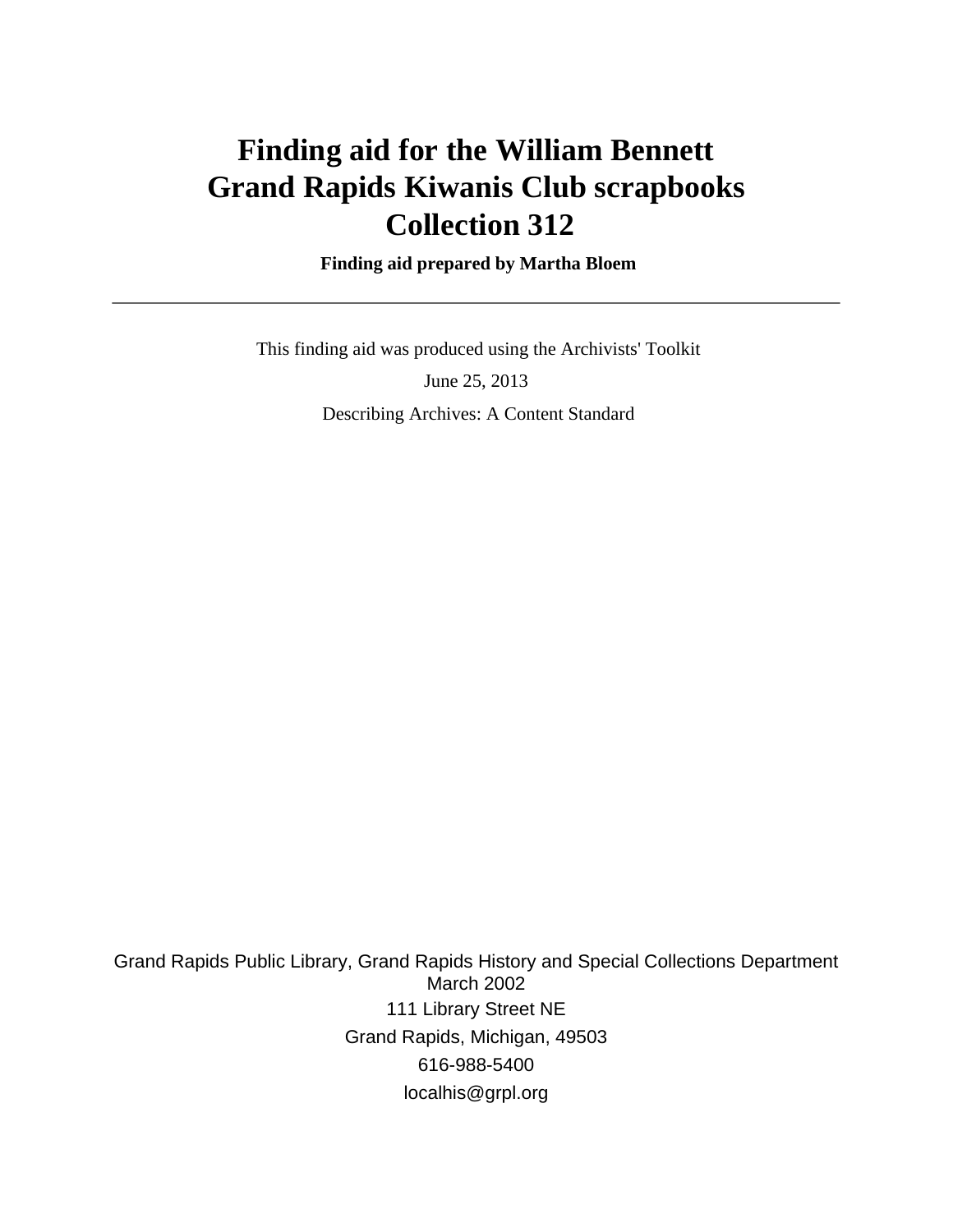# **Table of Contents**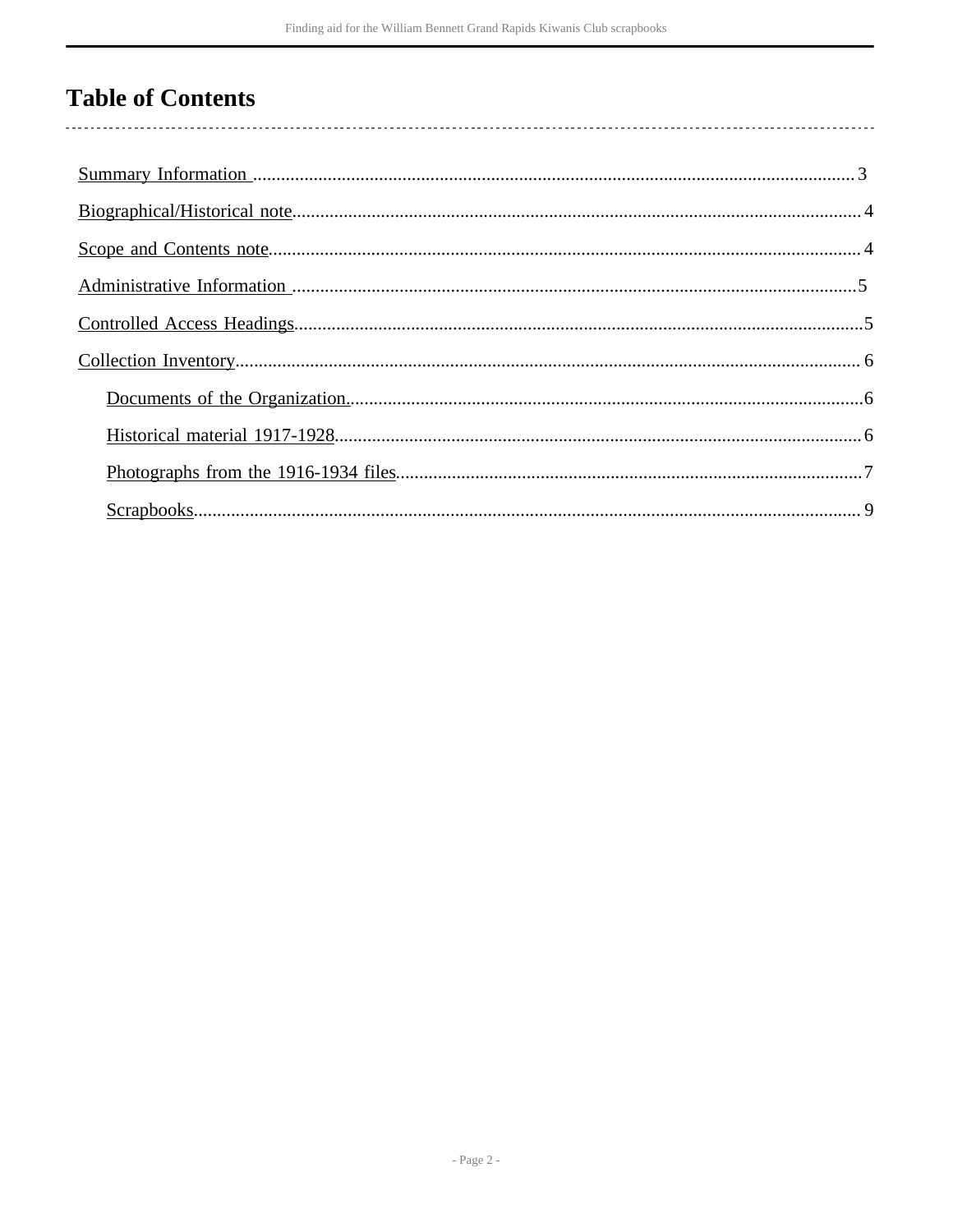# <span id="page-2-0"></span>**Summary Information**

| <b>Repository</b>          | Grand Rapids Public Library, Grand Rapids History and Special<br><b>Collections Department</b>                                                                                                                                                                                                                                                                                                                                                                                                                                                                                                                                                                                                                                                                                                                                                                                           |
|----------------------------|------------------------------------------------------------------------------------------------------------------------------------------------------------------------------------------------------------------------------------------------------------------------------------------------------------------------------------------------------------------------------------------------------------------------------------------------------------------------------------------------------------------------------------------------------------------------------------------------------------------------------------------------------------------------------------------------------------------------------------------------------------------------------------------------------------------------------------------------------------------------------------------|
| <b>Creator - Collector</b> | Bennett, William L, 1912-2006                                                                                                                                                                                                                                                                                                                                                                                                                                                                                                                                                                                                                                                                                                                                                                                                                                                            |
| <b>Title</b>               | William Bennett Grand Rapids Kiwanis Club scrapbooks                                                                                                                                                                                                                                                                                                                                                                                                                                                                                                                                                                                                                                                                                                                                                                                                                                     |
| Date [inclusive]           | 1916-1993                                                                                                                                                                                                                                                                                                                                                                                                                                                                                                                                                                                                                                                                                                                                                                                                                                                                                |
| <b>Extent</b>              | 6.1 Linear feet 17 boxes                                                                                                                                                                                                                                                                                                                                                                                                                                                                                                                                                                                                                                                                                                                                                                                                                                                                 |
| Language                   | English                                                                                                                                                                                                                                                                                                                                                                                                                                                                                                                                                                                                                                                                                                                                                                                                                                                                                  |
| <b>Abstract</b>            | The William Bennett Grand Rapids Kiwanis Club scrapbooks provide<br>documentation of that organization in Grand Rapids, Michigan from<br>its local founding in 1916 to 1993. These are not the official files of<br>the organization, and there do not appear to be comprehensive sets<br>of minutes or other key files of the organization here. However, the<br>scrapbooks contain a variety of information about the local Kiwanis, such<br>as programs, news clippings, photographs, biographies of presidents,<br>rosters of members, select correspondence and occasional minutes and<br>treasurers reports. The amount of information varies from year to year<br>and, for the most part, each year contains a photograph and biographical<br>information on each president. Select items giving state or national or<br>international activities may also occasionally be found. |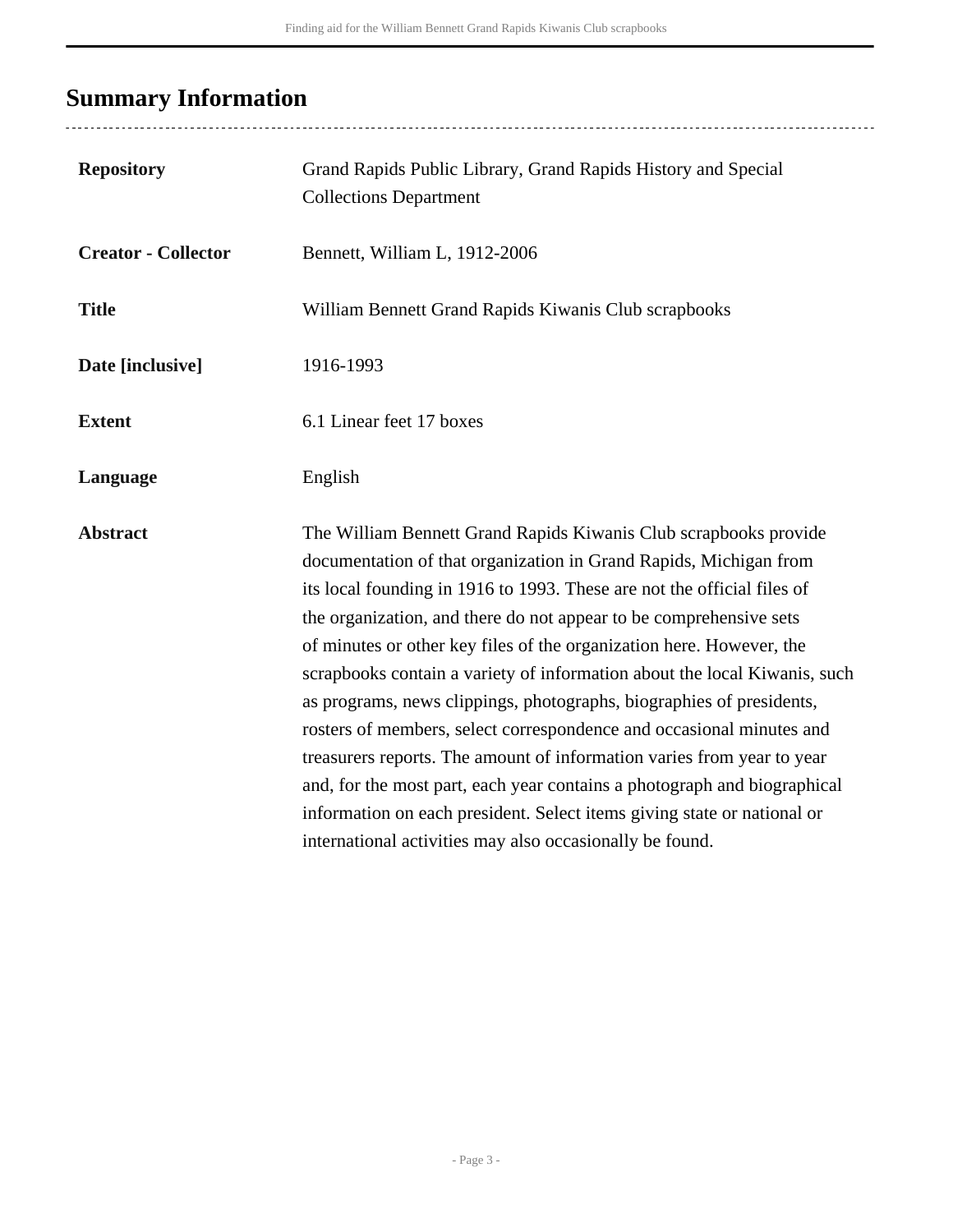## <span id="page-3-0"></span>**Biographical/Historical note**

The national Kiwanis organization was founded in Detroit, Michigan, January 15, 1915. The Kiwanis Club of Grand Rapids began organizing September 15, 1916, and completed November 16, 1916 with a membership of one hundred men. The charter was formally presented April 17, 1917.

Kiwanis was originally a business oriented organization, but changed to a service organization within a few years of founding. It seeks to serve for betterment of the community and to carry out its motto, "We Build." The name Kiwanis is a coined word taken from the language of an American Indian tribe which lived in the area where Kiwanis was founded. The original phrase was "Nun Keewanis" which means "self expression," or "to make oneself known." It was shortened and modified to become Kiwanis.

The organization called itself international early, but that meant only the United States and Canada until 1962. It was an all male organization until 1987.

See folder 312-1-1 for a brief history and a timeline of the organization from 1916 to 1964.

### <span id="page-3-1"></span>**Scope and Contents note**

This collection contains materials believed to have been gathered by donor William Bennett, which may represent his activities within that organization, at various levels. The documents do not appear to be the official and complete records of the Kiwanis Club in Grand Rapids. Bennett's Kiwanis Club of Grand Rapids records consist of scrapbooks, or of materials which might have been mounted in scrapbooks from 1916-1993. The scrapbooks contain a variety of information such as programs, news clippings, photographs, rosters of members, and occasional documents of the organization, such as minutes and treasurers reports. There are also items from the state and national and international level of Kiwanis included, such as conference programs. The 1928 folder, for example, contains "Proceedings of the International Council of Kiwanis International," a meeting held in Chicago that year.

The materials are arranged by year. The amount of information varies from year to year. For the most part, each year contains a photograph and biographical information on each president.

Material from 1916-1934 is in folders, never mounted in the scrapbooks. Material from 1935 and onward were in ecco binders. Most of the photographs from the scrapbooks are glued to the pages. Those pages with photos were placed in photo sleeves and remain with the scrapbook, with the exception of those in Box 2, found in the early folders. The Box 2 photographs, taken from the 1916 to 1934 foldered materials, may have a reference photocopy of the photo still in place in the original file.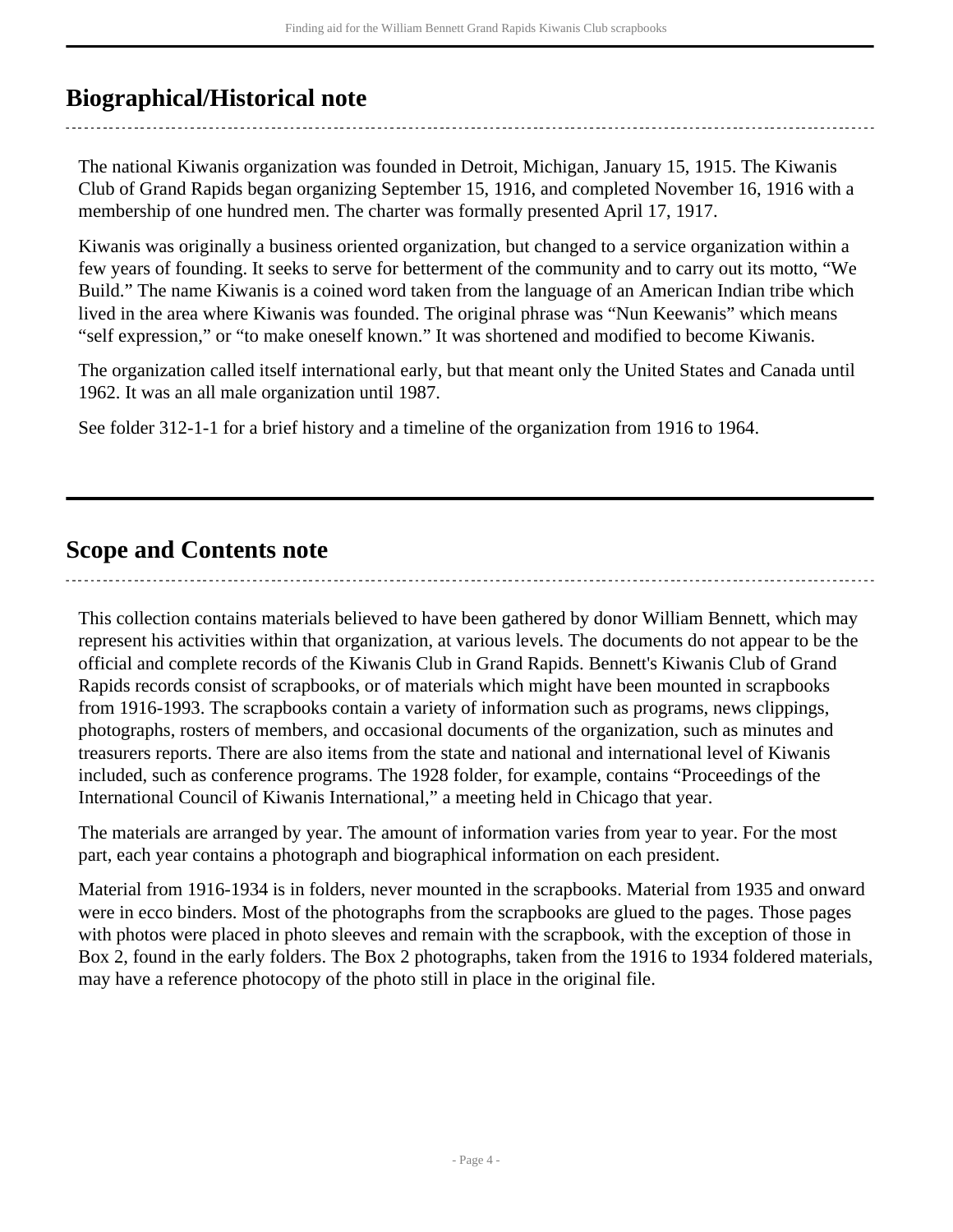## <span id="page-4-0"></span>**Administrative Information**

#### **Publication Information**

Grand Rapids Public Library, Grand Rapids History and Special Collections Department March 2002

#### **Immediate Source of Acquisition note**

William Bennett, accession number 1994.019.

### <span id="page-4-1"></span>**Controlled Access Headings**

#### **Corporate Name(s)**

• Kiwanis Club of Grand Rapids.

#### **Genre(s)**

• scrapbooks

#### **Geographic Name(s)**

• Grand Rapids (Mich.) -- History

#### **Subject(s)**

• Charities -- Michigan -- Grand Rapids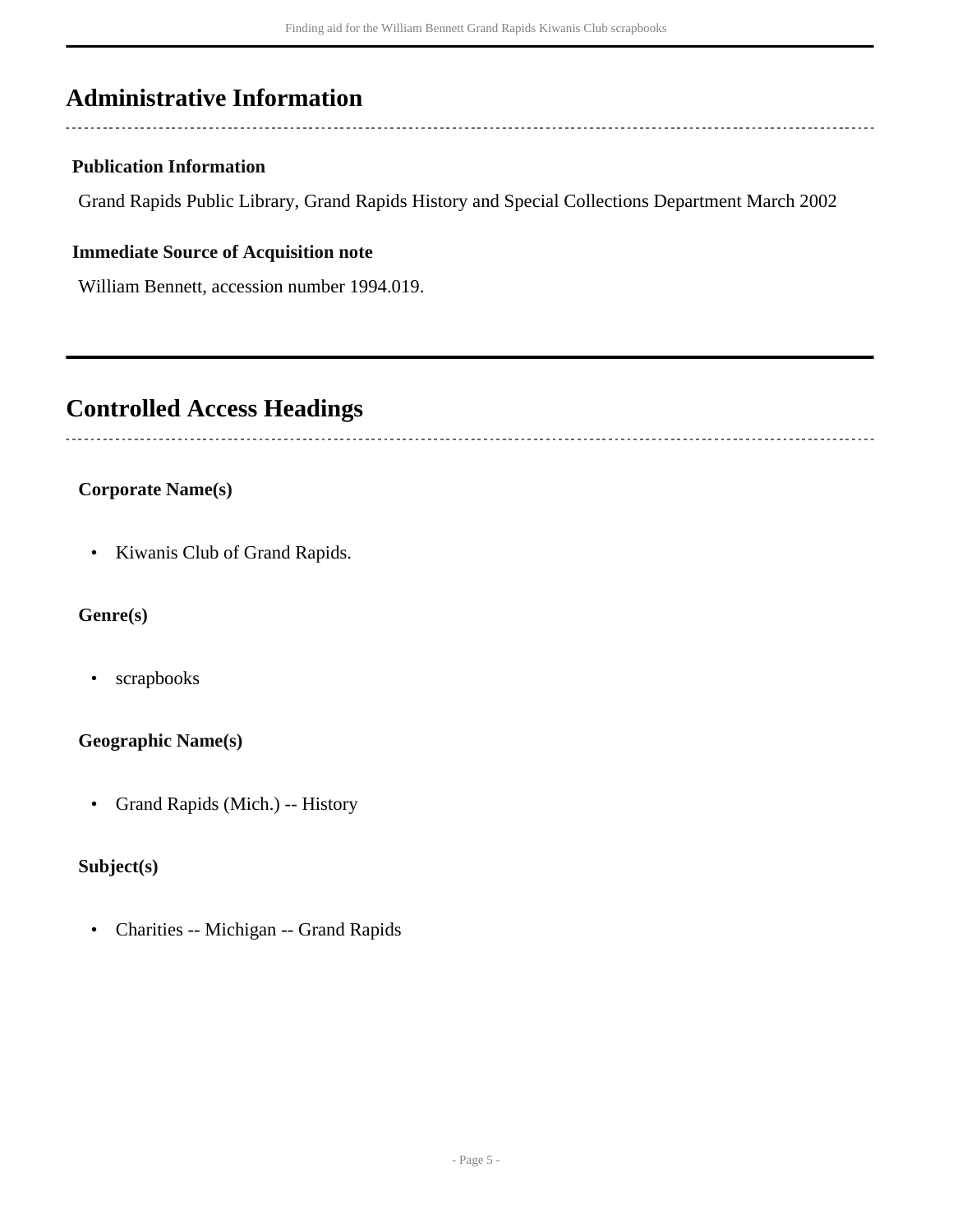## <span id="page-5-0"></span>**Collection Inventory**

<span id="page-5-1"></span>**Documents of the Organization.** 

<span id="page-5-2"></span>

|                                                                                                                                                                                          | <b>Box</b>   | Folder         |
|------------------------------------------------------------------------------------------------------------------------------------------------------------------------------------------|--------------|----------------|
| <b>Historical information</b>                                                                                                                                                            | $\mathbf{1}$ | $\mathbf{1}$   |
| <b>General note</b>                                                                                                                                                                      |              |                |
| Includes a typed draft timeline from 1916 to 1964, one page histories,<br>photocopies of certificates and photos, correspondence, and information<br>specific to the 1916 founding year. |              |                |
| <b>Historical material 1917-1928</b>                                                                                                                                                     |              |                |
|                                                                                                                                                                                          | <b>Box</b>   | Folder         |
| Scrapbook material, 1917                                                                                                                                                                 | $\mathbf{1}$ | $\overline{2}$ |
| Scrapbook material, 1918                                                                                                                                                                 | $\mathbf{1}$ | $\overline{3}$ |
| Scrapbook material, 1919                                                                                                                                                                 | $\mathbf{1}$ | $\overline{4}$ |
| Scrapbook material, 1920                                                                                                                                                                 | $\mathbf{1}$ | 5              |
| Scrapbook material, 1921                                                                                                                                                                 | $\mathbf{1}$ | 6              |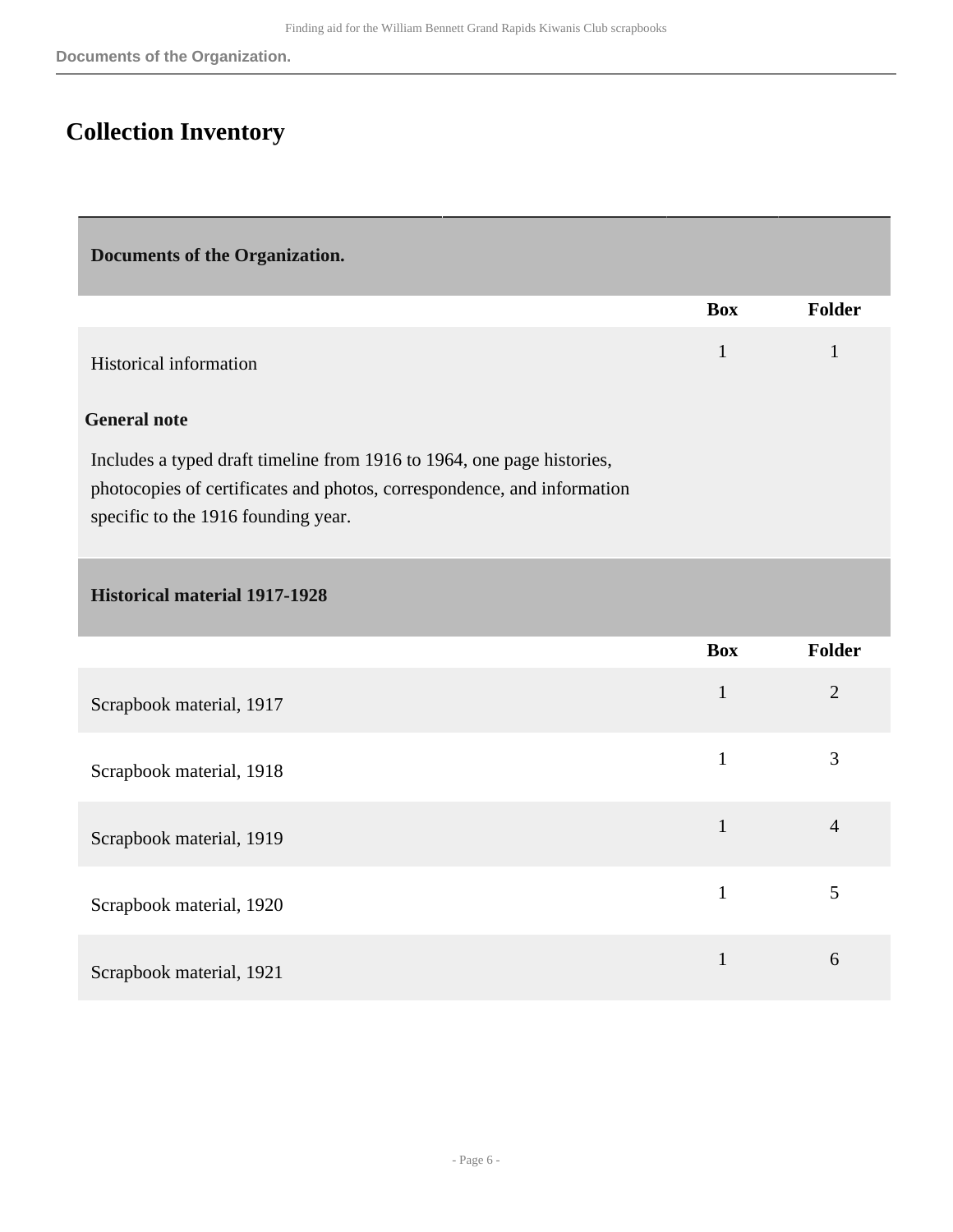<span id="page-6-0"></span>

| Scrapbook material, 1922             | $\mathbf{1}$   | 7              |
|--------------------------------------|----------------|----------------|
| Scrapbook material, 1923             | $\mathbf{1}$   | $8\,$          |
| Scrapbook material, 1924             | $\mathbf{1}$   | 9              |
| Scrapbook material, 1925             | $\mathbf{1}$   | 10             |
| Scrapbook material, 1926             | $\mathbf{1}$   | 11             |
| Scrapbook material, 1927             | $\mathbf 1$    | 12             |
| Scrapbook material, 1928             | $\mathbf{1}$   | 13             |
| Scrapbook material, 1929             | $\mathfrak{Z}$ | $\mathbf{1}$   |
| Scrapbook material, 1930             | 3              | $\overline{2}$ |
| Scrapbook material, 1931             | 3              | 3              |
| Scrapbook material, 1932             | $\mathfrak{Z}$ | 4              |
| Scrapbook material, 1933             | $\overline{3}$ | $\mathfrak{S}$ |
| Scrapbook material, 1934             | 3              | 6              |
| Photographs from the 1916-1934 files |                |                |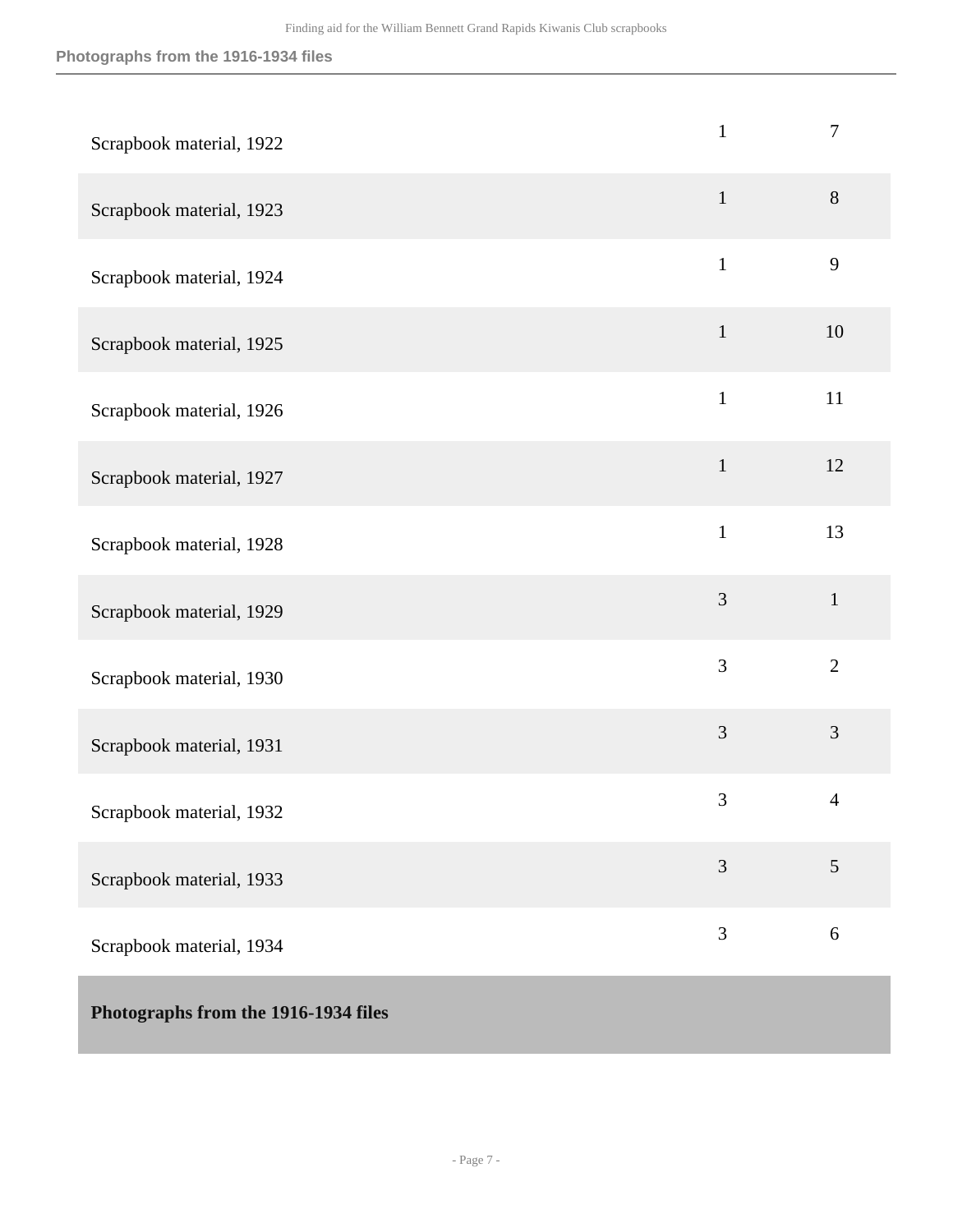|                                                                                                                                                                                                                                                                                 | <b>Box</b>     | <b>Folder</b>  |
|---------------------------------------------------------------------------------------------------------------------------------------------------------------------------------------------------------------------------------------------------------------------------------|----------------|----------------|
| 1916                                                                                                                                                                                                                                                                            | $\overline{2}$ | $\mathbf{1}$   |
| <b>General note</b>                                                                                                                                                                                                                                                             |                |                |
| People. Brooks, Jay W. (2), People. Groups, identified (4)                                                                                                                                                                                                                      |                |                |
| Front Row: Gould, Frank; Klasse, Eli; Palin, Dr. J.H.; Johnson, Tunis;<br>Palmer, Alexander; Collins, Fred; Brooks, Jay; O'Brien, T.J.; Warner,<br>Dave; Muir, Andrew; Farr, Jay; Tandler, Oscar; Patton, Dan; Simpson, Al;<br>Schneider, Fred; Morley, W.K.                    |                |                |
| Second Row: Phillips, G. King; Clark, Bill J.; Hoskins, Harry; Schroeder,<br>George Watson; Hurd, Claude; Morrill, Herb; Beyerly, Ray; Steketee,<br>Paul; Kimball, Dan; Cutcheon, Lou; Scott, John; Swain, A.D.; Blackford,<br>Bob Rowlson; Gould, A.E.; Wilmik, A.B.           |                |                |
| Third Row: Kilstrom, Oscar; Crowe, Henry; Apted, Al; Hester, Carl;<br>Graves, S. George; Patterson,; Stander, W.A.; Clemans, Roy; Hillicker,<br>Chas.; Corrigan, Claude; Woodman, Albert G.; Martindale, Willard;<br>Clarke, George; Russell, Louis; Philp, Bill; Werry, Lou A. |                |                |
| 1916, Kiwanis Club Banner (1)                                                                                                                                                                                                                                                   | $\overline{2}$ | $\mathbf{1}$   |
| 1916, Charter of the Kiwanis Club (1)                                                                                                                                                                                                                                           | $\overline{2}$ | $\mathbf{1}$   |
| 1917, People. Warner, David (2), Blackford, Chas. (1)                                                                                                                                                                                                                           | $\overline{2}$ | $\overline{2}$ |
| 1919, People. Hartman, Wm. E. (2)                                                                                                                                                                                                                                               | $\overline{2}$ | 3              |
| 1920, People. Darts, Elvert (2)                                                                                                                                                                                                                                                 | $\overline{2}$ | 4              |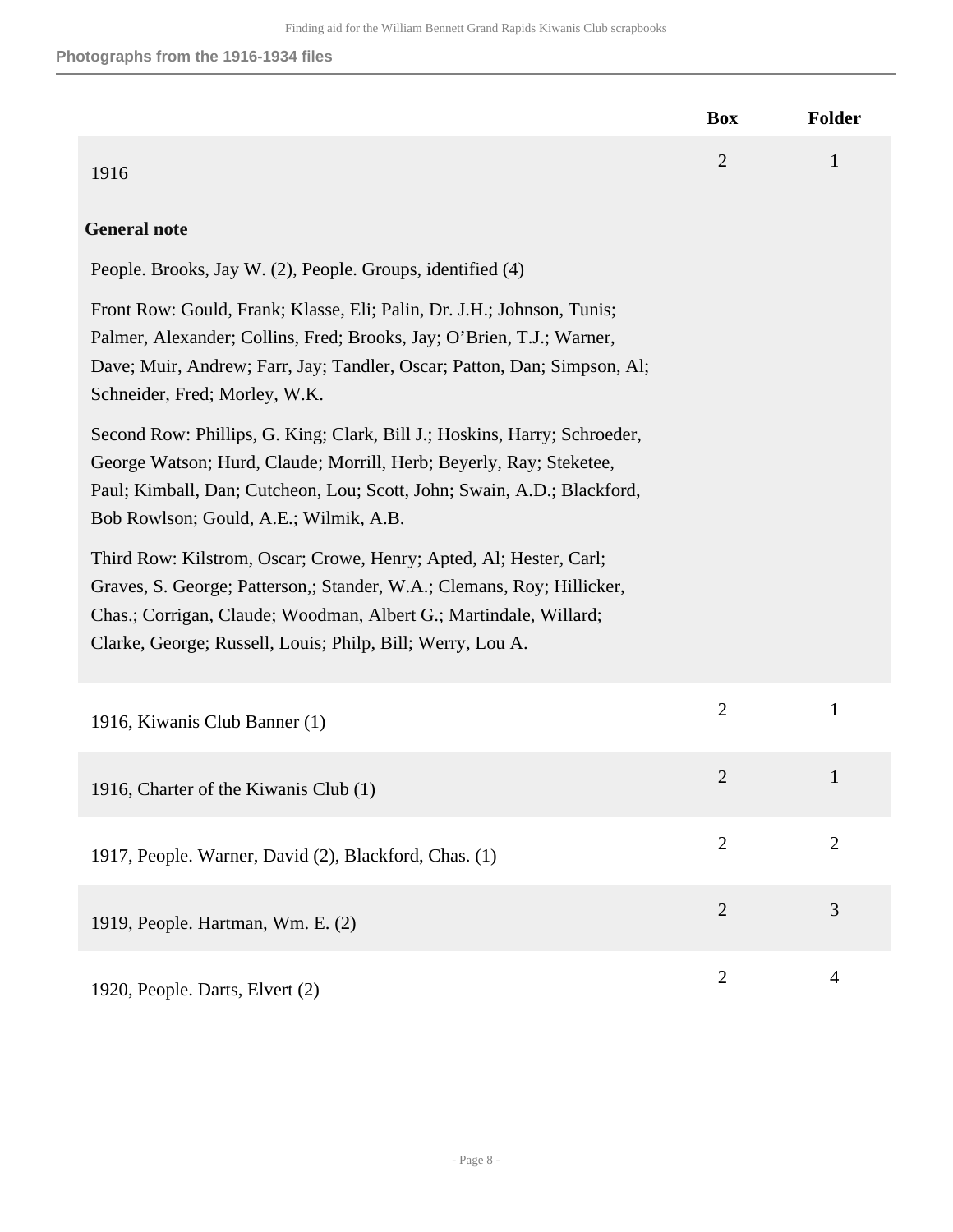<span id="page-8-0"></span>

| 1921, People. Smith, Laurence, W. (2)                                                                                           | $\overline{2}$ | 5              |
|---------------------------------------------------------------------------------------------------------------------------------|----------------|----------------|
| 1922, People. Harrington, Leon W. (1)                                                                                           | $\overline{2}$ | 6              |
| 1924, People. Brower, John M. (2)                                                                                               | $\overline{2}$ | $\tau$         |
| 1926, People. Blickle, George C. (1)                                                                                            | $\overline{2}$ | 8              |
| 1927, People. Meyer, Fred H. (2)                                                                                                | $\overline{2}$ | $\overline{9}$ |
| 1928, People. Baxter, Harry M. (1)                                                                                              | $\mathbf{2}$   | 10             |
| 1929, People. Peckham, Herbert J. (2)                                                                                           | $\mathbf{2}$   | 11             |
| 1930, People. Waring, George H. (1), Clement, ?, (1), two boys<br>unidentified, sitting in wagon, $(1)$                         | $\mathbf{2}$   | 12             |
| 1932, People. Dean, Ben (1), Group, identified, Horner, Abram and Beth;<br>McClurg, Dr. George, Tough, Marjorie and George, (1) | $\overline{2}$ | 13             |
| 1933, People. Vis, William Ryerson, (1)                                                                                         | $\overline{2}$ | 14             |
| 1934, People. Paley, Amos, (2)                                                                                                  | $\overline{2}$ | 15             |
| <b>Scrapbooks</b>                                                                                                               |                |                |
|                                                                                                                                 | <b>Box</b>     | Folder         |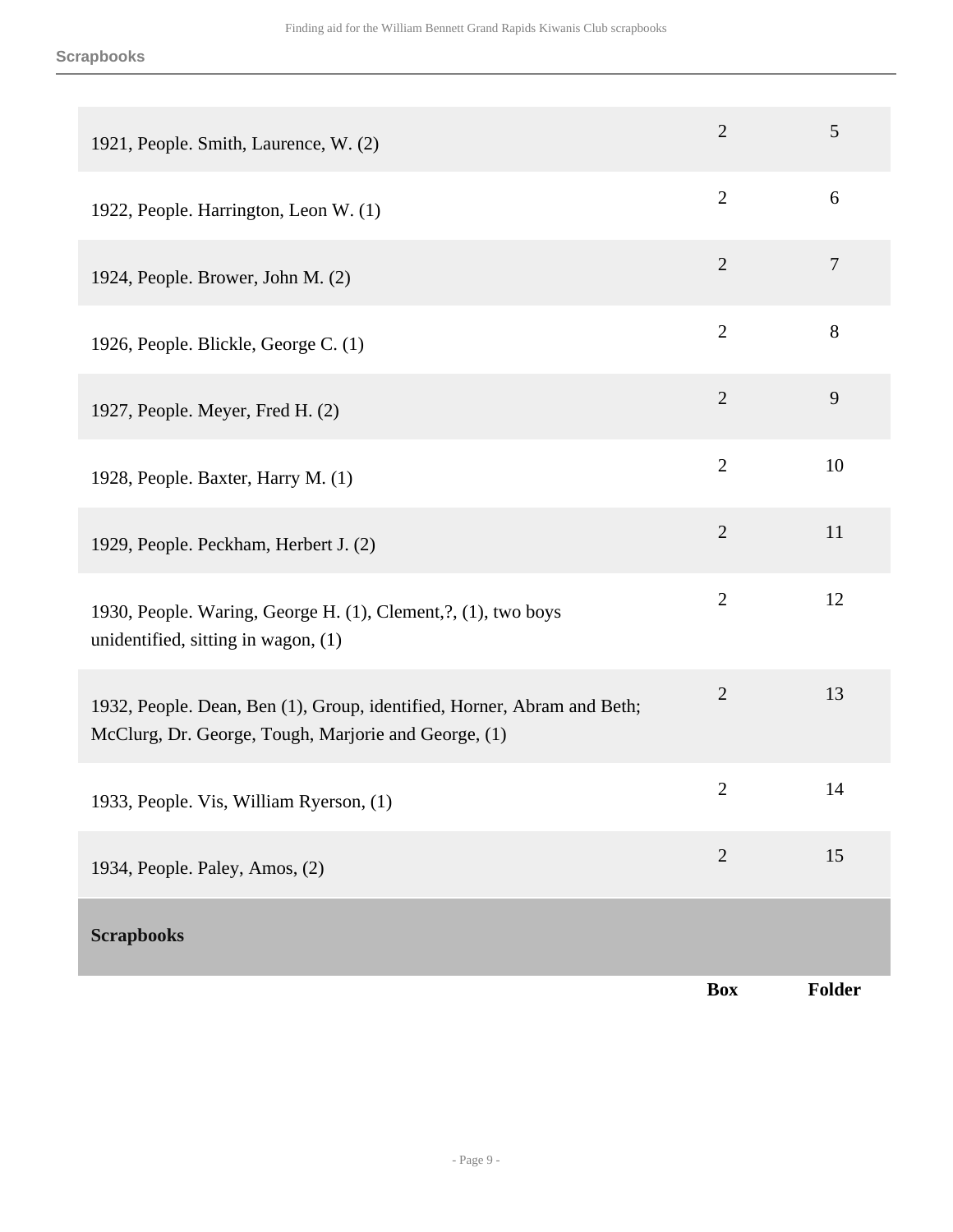| Scrapbook, 1935, People. Diedrich, William. (1)                                                                           | $\overline{4}$ | $\mathbf{1}$   |
|---------------------------------------------------------------------------------------------------------------------------|----------------|----------------|
| Scrapbook, 1936, People. Grigware, Joseph Arthur (1)                                                                      | $\overline{4}$ | $\overline{2}$ |
| Scrapbook, 1937, People. Robinson, Le Roy. (1)                                                                            | $\overline{4}$ | 3              |
| Scrapbook, 1938                                                                                                           | $\overline{4}$ | $\overline{4}$ |
| <b>General note</b>                                                                                                       |                |                |
| Photos in scrapbook are:                                                                                                  |                |                |
| 1) People. McCaslin, William Reese (1)                                                                                    |                |                |
| 2) People. Groups, Identified (1)                                                                                         |                |                |
| 3) People. Groups, unidentified (1)                                                                                       |                |                |
| 4) People. Timmons, James H. (1)                                                                                          |                |                |
| 5) People. Groups, unidentified, "Christmas party at noon, December<br>1938." (1)                                         |                |                |
| 6) People. Meyer, Fred, Dietrich, William C., Pullen Fred W.                                                              |                |                |
| 7) People. Groups, unidentified, "Party at Rowe Hotel. (1)                                                                |                |                |
| 8) People. Pullen, Fred W., Kilstrom, Oscar E., Scott, John, Russell, Louis.<br>(1)                                       |                |                |
| 9) People. Meyer, Fred H., Diedrich, William, Pullen, Fred W., Kilstrom,<br>Oscar E., Scott, John W., Russell, Louis. (1) |                |                |
| Scrapbook, 1939. people. Pullen, Fred W., (1) People. Groups, Identified.<br>(1)                                          | 5              | $\mathbf{1}$   |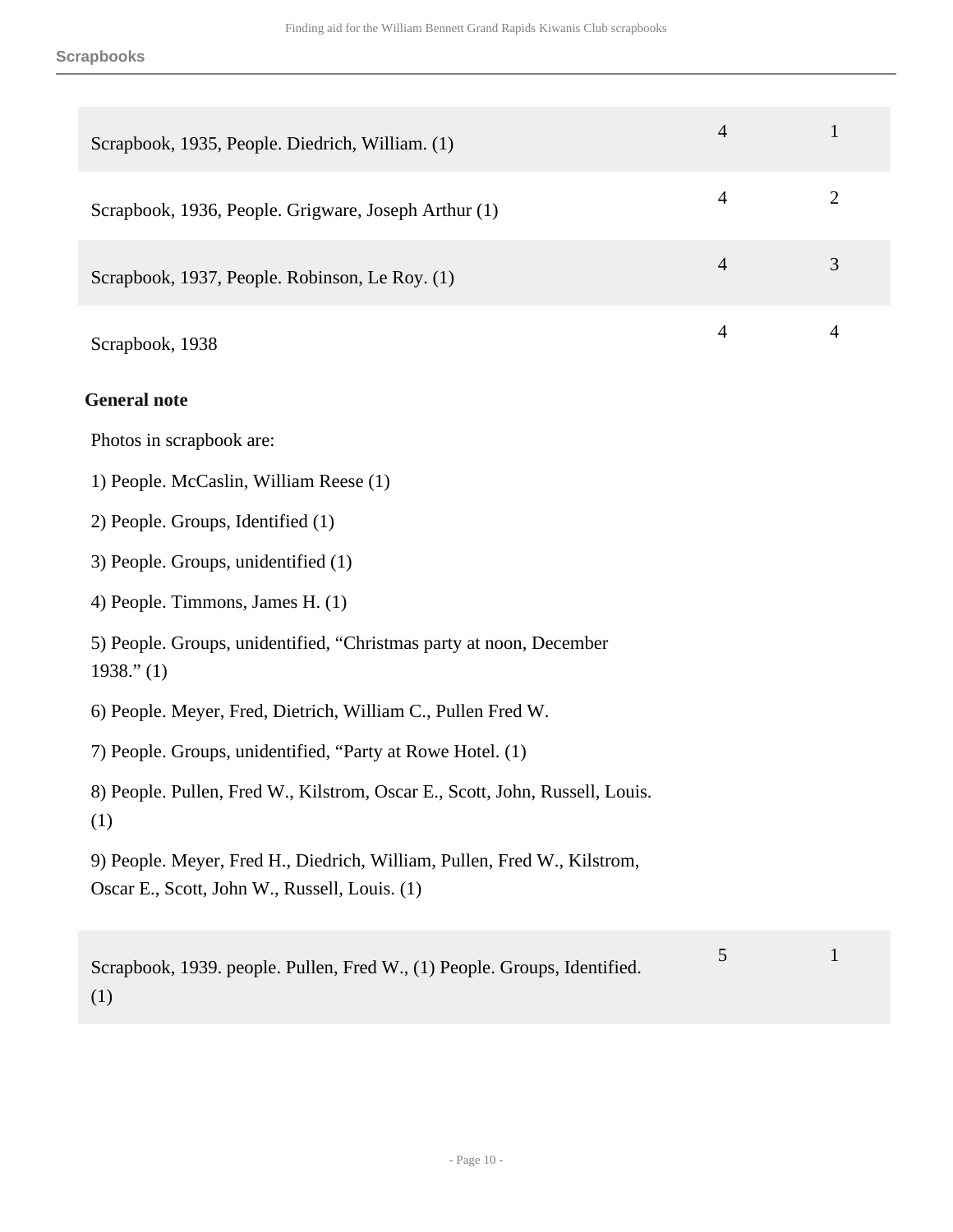| Scrapbook, 1940. People. Decker, George E. (1)                           | 5              | $\overline{2}$ |
|--------------------------------------------------------------------------|----------------|----------------|
| Scrapbook, 1941. People. Van Dusen, Forrest D. (1)                       | 5              | 3              |
| Scrapbook, 1942. People. Wickett, Howard W. (1)                          | 5              | $\overline{4}$ |
| Scrapbook, 1943. People. Tough, George F. (1)                            | $\mathfrak{S}$ | 5              |
| Scrapbook, 1944. People. White, Gerald E. (1)                            | 6              | $\mathbf{1}$   |
| Scrapbook, 1945. People. Lewis, George E. (1)                            | 6              | $\overline{2}$ |
| Scrapbook, 1946. People. Varnum, Robert O. (1)                           | 6              | 3              |
| Scrapbook, 1947. People. Windows, Ralph Flogg (1)                        | 6              | $\overline{4}$ |
| Scrapbook, 1948. People. Eleveld, John H. (1)                            | $\overline{7}$ | $\mathbf{1}$   |
| Scrapbook, 1949. People. Slawson, Donald Gray (1)                        | $\overline{7}$ | $\overline{2}$ |
| Scrapbook, 1950. People. Garrison, William Homer                         | $\tau$         | 3              |
| Scrapbook, 1951. People. Eby, Jay Willard (1), Groups. Unidentified (2). | $\overline{7}$ | $\overline{4}$ |
| Scrapbook, 1951                                                          | $\overline{7}$ | 5              |
| Scrapbook, 1952. People. Jackson, Ira W.(1)                              | 8              | $\mathbf{1}$   |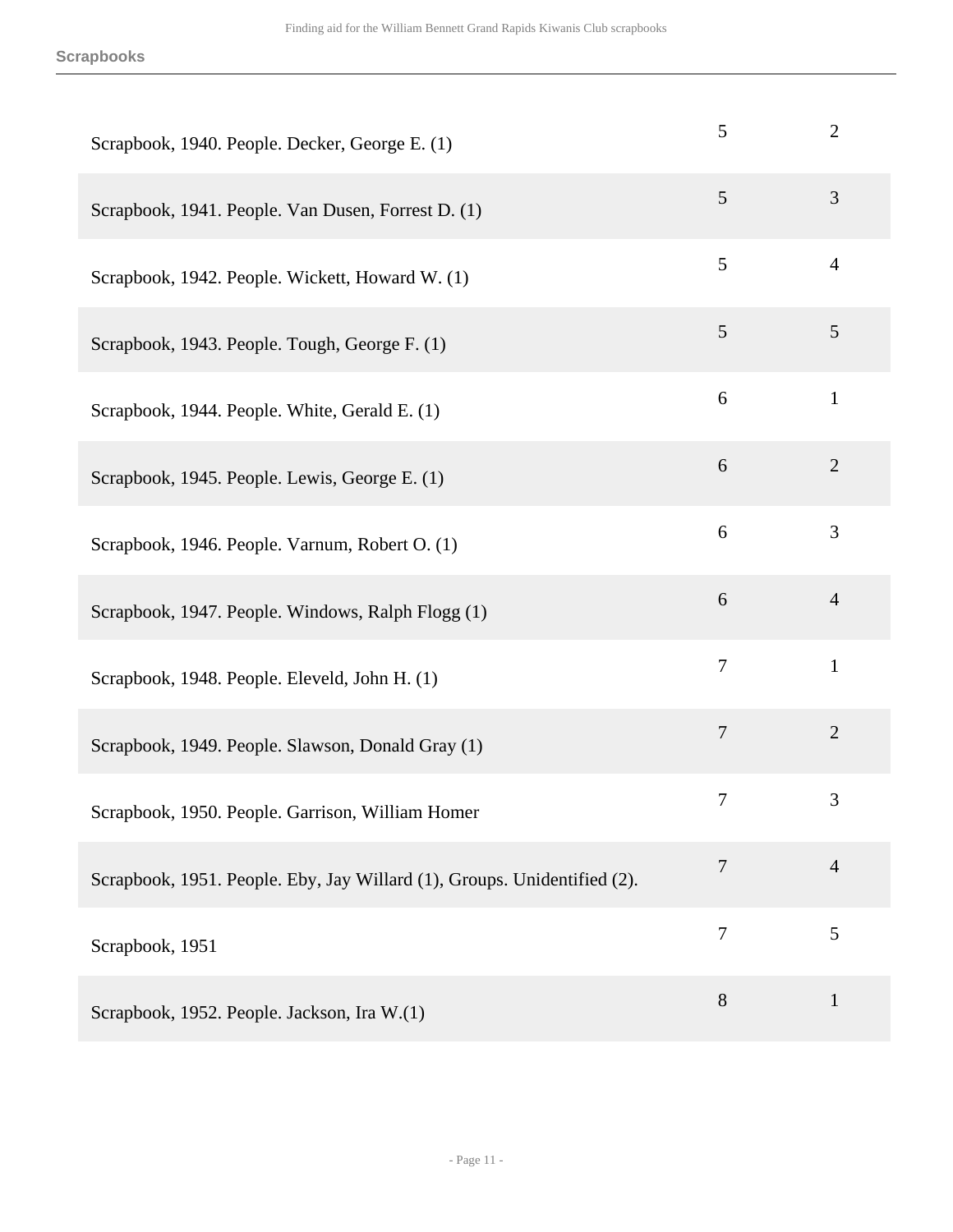| Scrapbook, 1953                                                                                                                                                                                                                                             | 8  | $\overline{2}$ |
|-------------------------------------------------------------------------------------------------------------------------------------------------------------------------------------------------------------------------------------------------------------|----|----------------|
| <b>General note</b>                                                                                                                                                                                                                                         |    |                |
| People. Black, Noel K. (1) People. Groups, Blackford, Charles, Palin,<br>Dr. John H., Brooks, Jay W., Scott, John W. "The Four Charter Members<br>Still Living, November 1953." (2). People. Groups, identified, (1). People.<br>Groups, unidentified, (1). |    |                |
| Scrapbook, 1954. People. Hurt, Elmer Charles, People. Unidentified,<br>fishing trip, Miami, Fla. (2).                                                                                                                                                       | 9  | 1              |
| Scrapbook, 1955. People. Smith, Wendell A. (1)                                                                                                                                                                                                              | 9  | $\overline{2}$ |
| Scrapbook, 1956. People. Hoogerhyde, Jack (1)                                                                                                                                                                                                               | 9  | 3              |
| Scrapbook, 1957. People. Baker, Harry (1)                                                                                                                                                                                                                   | 10 | $\mathbf{1}$   |
| Scrapbook, 1958. People. Stuit, Melvin (1) People. Groups, unidentified,<br>Kiwanis Kabin, 1958 donated to the 4-H clubs of Kent County, (9).                                                                                                               | 10 | $\overline{2}$ |
| Scrapbook, 1958. People. Groups, unidentified, at Riverside Kiwanis, June<br>1958. (1)                                                                                                                                                                      | 10 | $\overline{2}$ |
| Scrapbook, 1958. People. Groups, unidentified, (7) one labeled "Ralph<br>Windows Day."                                                                                                                                                                      | 10 | $\overline{2}$ |
| Scrapbook, 1959. People. Molhoek, John G. (1)                                                                                                                                                                                                               | 10 | 3              |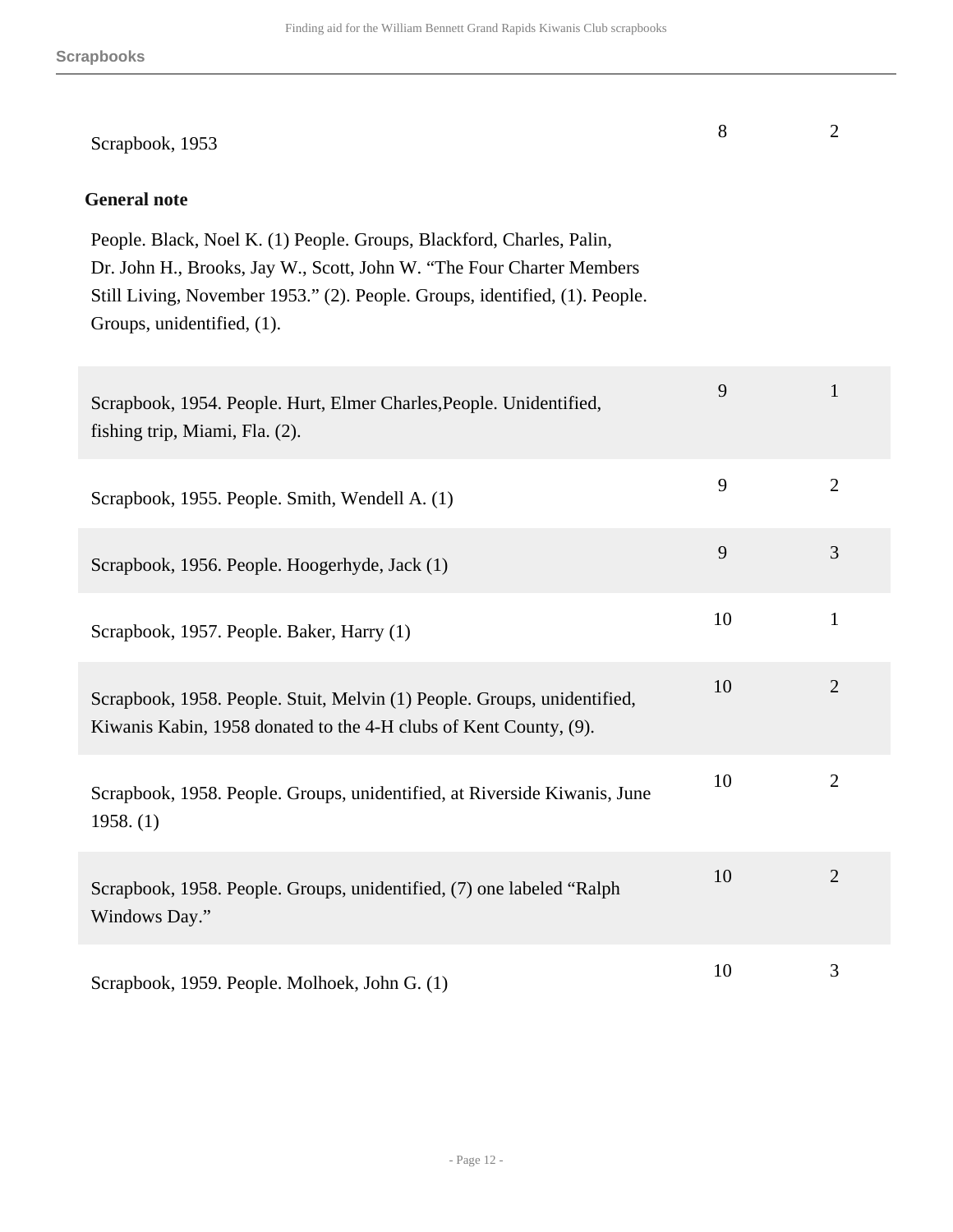| Scrapbook, 1959. People. Groups, Loheed, Kenneth B., Chapman, Rev.<br>William, Eberhard, L.V. (1)                        | 10 | 3              |
|--------------------------------------------------------------------------------------------------------------------------|----|----------------|
| Scrapbook, 1959. People. Groups, Williams, Warren, Molhoek, John,<br>Scheid, Charles, Rugg, James, Cowlishaw, George (1) | 10 | 3              |
| Scrapbook, 1959. People. Groups, unidentified, Safety Squad Banquet (1)                                                  | 10 | 3              |
| Scrapbook, 1960. People. Scheid, Charles (1)                                                                             | 11 | $\mathbf{1}$   |
| Scrapbook, 1961. People. Rugg, James R. (1)                                                                              | 11 | $\overline{2}$ |
| Scrapbook, 1962. People. Dean, Ben (1)                                                                                   | 11 | 3              |
| Scrapbook, 1963. People. Spooner, Russell M. (1)                                                                         | 11 | $\overline{4}$ |
| Scrapbook, 1964. People. Steel, Thomas A. (1)                                                                            | 12 | $\mathbf{1}$   |
| Scrapbook, 1965. People. Hall, Hugo (1)                                                                                  | 12 | $\overline{2}$ |
| Scrapbook, 1966. People. Martens, Henry C. (1)                                                                           | 12 | 3              |
| Scrapbook, 1966. People. Groups, identified, Golden Anniversary party,<br>downtown Kiwanis, 1916-1966. (35)              | 12 | 3              |
| Scrapbook, 1967. People. Schumacher, Harold P. (1)                                                                       | 12 | $\overline{4}$ |
| Scrapbook, 1968. People. Jones, Charles E. (1)                                                                           | 13 | $\mathbf{1}$   |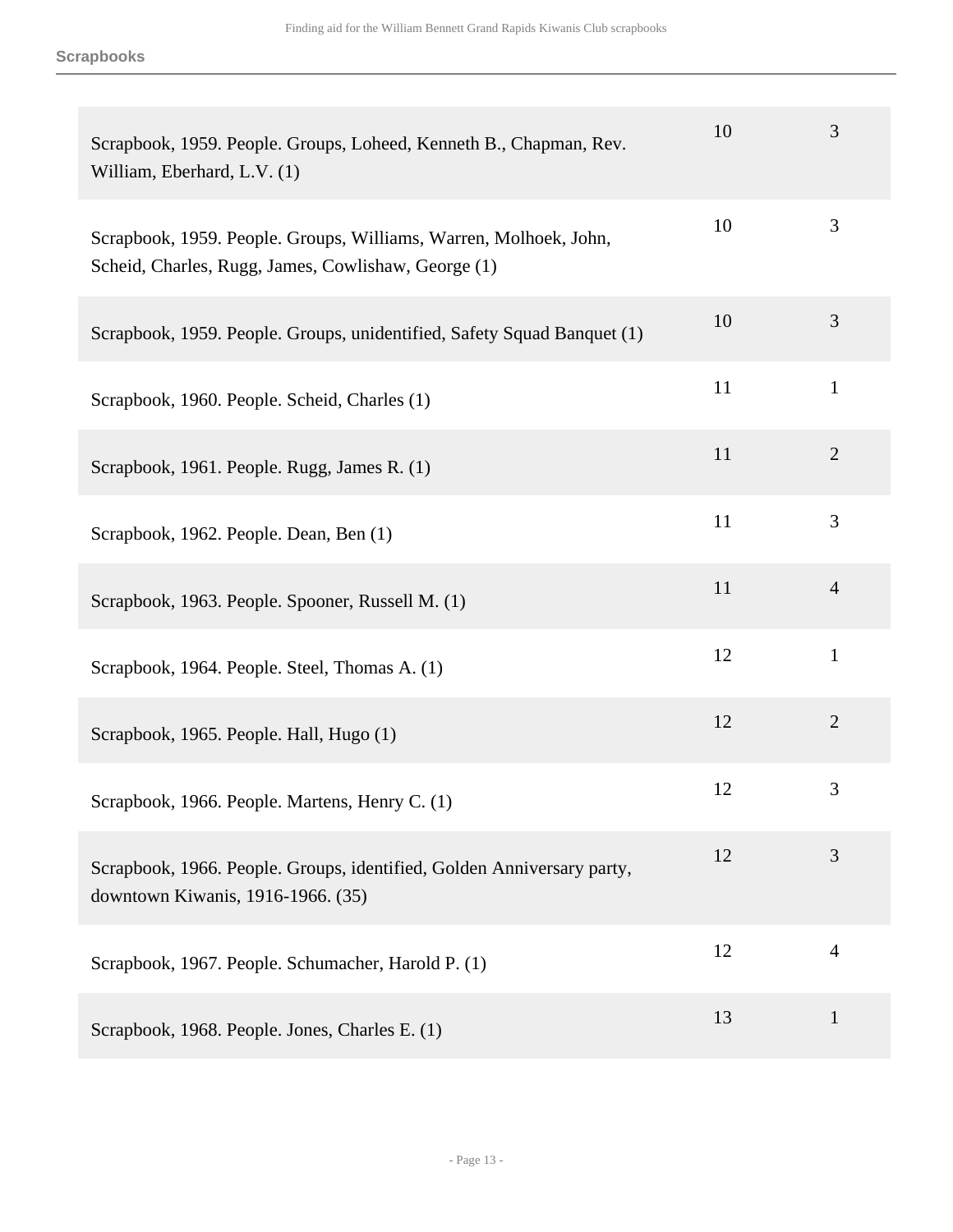| Scrapbook, 1968. People. Cowlishaw, George "This is your Life," series of<br>photographs (32)                                       | 13         | $\mathbf{1}$   |
|-------------------------------------------------------------------------------------------------------------------------------------|------------|----------------|
| Scrapbook, 1969. People. Corey, Wayne L. (1)                                                                                        | 13         | $\overline{2}$ |
| Scrapbook, 1970. People. Baughman, Fred A. (1)                                                                                      | 13         | 3              |
|                                                                                                                                     |            | <b>Box</b>     |
| Correspondence. Gerald R. Ford to William L. Bennett. Oct. 22, 1970. Signed "Jerry" On<br>Congress of the United States letterhead. |            | S11            |
|                                                                                                                                     | <b>Box</b> | Folder         |
| Scrapbook, 1971. People. William L. Bennett (1)                                                                                     | 14         | $\mathbf{1}$   |
| Scrapbook, 1972. People. Van Tuinen, John R. (1)                                                                                    | 14         | $\overline{2}$ |
| Scrapbook, 1973. People. Henrikson, Bror William (1)                                                                                | 14         | 3              |
| Scrapbook, 1974. People. Sanders, Stephen (1)                                                                                       | 14         | $\overline{4}$ |
| Scrapbook, 1974-75. People. Jochems, Richard B. (1)                                                                                 | 15         | $\mathbf{1}$   |
| Scrapbook, 1974-75. People. Group, identified, Circle K Club, Grand<br>Valley Colleges. (1)                                         | 15         | $\mathbf{1}$   |
| Scrapbook, 1974-76.                                                                                                                 | 15         | $\overline{2}$ |
| Scrapbook, 1976-77.                                                                                                                 | 15         | 3              |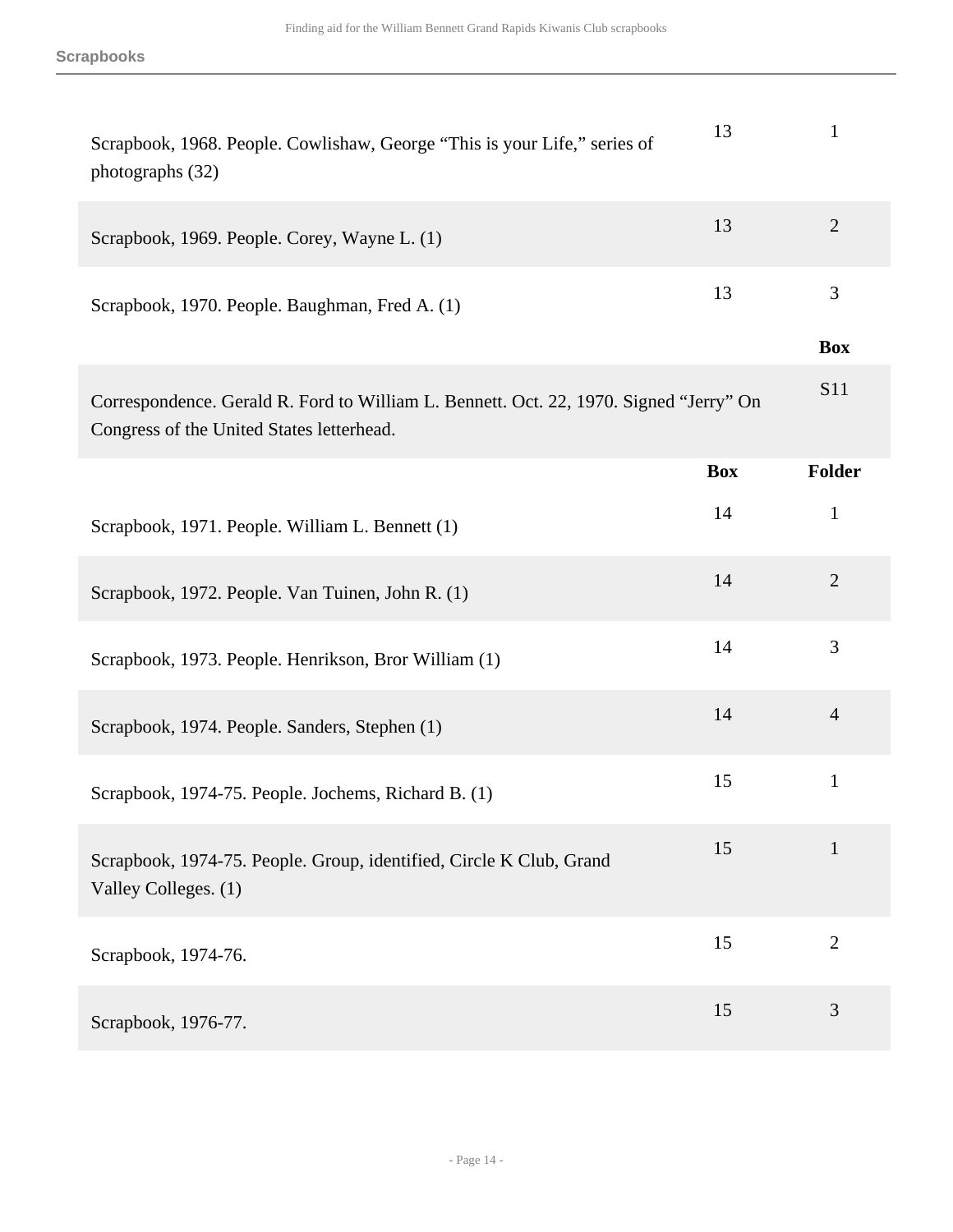| Scrapbook, 1977-78. People. White, Lenton R. (1)                                                | 15 | $\overline{4}$ |
|-------------------------------------------------------------------------------------------------|----|----------------|
| Scrapbook, 1978-79.                                                                             | 15 | 5              |
| Scrapbook, 1979-80.                                                                             | 15 | 6              |
| Scrapbook, 1980-81.                                                                             | 16 | $\mathbf{1}$   |
| Scrapbook, 1980-81. People. Groups, identified, Harold Schumacher Day,<br>February 2, 1981. (4) | 16 | $\mathbf{1}$   |
| Scrapbook, 1981-82. People. Dams, David A. (1)                                                  | 16 | $\overline{2}$ |
| Scrapbook, 1982-83. People. Johnston, Donald A. (1)                                             | 16 | 3              |
| Scrapbook, 1983-84. People. Grant, Aldon B. (1)                                                 | 16 | $\overline{4}$ |
| Scrapbook, 1984-85. People. Talsma, Robert V. (1)                                               | 16 | 5              |
| Scrapbook, 1985-86.                                                                             | 16 | 6              |
| Scrapbook, 1986-87. People. Schripsema, Jack Alan (1)                                           | 16 | 7              |
| Scrapbook, 1987-88. People. Lamps, Dale E. (1)                                                  | 17 | $\mathbf{1}$   |
| Scrapbook, 1988-89.                                                                             | 17 | $\mathbf{2}$   |